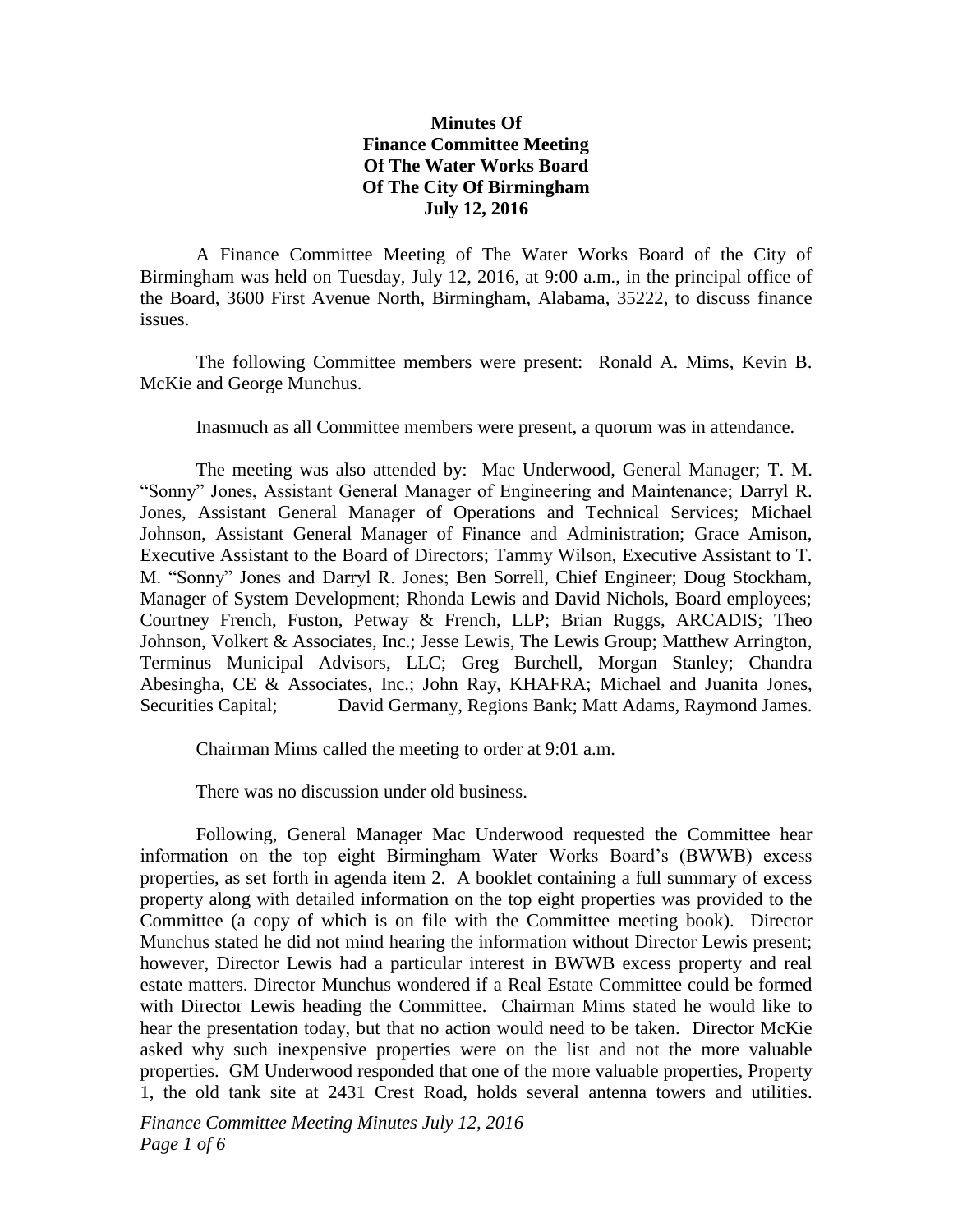Assistant General Manager Darryl Jones concurred adding the property has strategic value as a communications site in the future. In the future if the BWWB decides to move forward with automated meter reading for instance, this would be a great location according to AGM Darryl Jones. GM Underwood added the city would have to relocate their communication equipment if the property was sold. Director McKie asked about Properties 17 and 19. AGM Darryl Jones stated from his perspective they would be good to sell off if the Board chooses. Land surveyor for the BWWB, David Nichols stated Property 17 was acquired from the Hoover School Board and it is a wetland. GM Underwood explained that run off settles in wetland areas and acts as a buffer and that the BWWB owns several pieces of property that would be considered wetlands. Chief Engineer, Ben Sorrell stated the value of Property 19 includes the entire site where the Shades Mountain Filter Plant sits. GM Underwood stated that Staff would provide a full written report to the Board on Properties 1, 17 and 19 in addition to what was prepared to present today. Assistant General Manager Sonny Jones stated he would like for Properties 24 and 25 to be presented as planned today. Director Munchus asked if the BWWB would have any control over what happens with a property once it is sold. GM Underwood stated there would need to be something in writing within the contract. Mr. Sorrell displayed a map pointing to the location of Properties 24 and 25, explaining that the property is on Sicard Hollow Road and Grants Mill Road. The property could be subdivided into lots at a value of \$1.5 million, according to Mr. Sorrell. Surveying and selling can be done internally by BWWB employees. Some discussion occurred regarding developing and a joint venture. GM Underwood stated he believed there was no sewer in this area. Mr. Nichols responded that the individual lots would need to have septic tanks. AGM Sonny Jones stated Staff would continue their surveying of Properties 24 and 25 and come back to the Board with a report. AGM Sonny Jones stated Property 26, the Moody property, used to house the sewer group before the sewer system was sold. The property is 20 acres and there are 2 buildings on the property. Mr. Sorrell stated it was very accessible and it has a large body of water. Leasing was discussed briefly. Chairman Mims suggested bringing the items before a Real Estate Committee and having Director Lewis involved. GM Underwood stated Staff has been in contact with Ava Barnes recently from Barnes & Associates to discuss bringing this company back to represent the Board on real estate matters. Director McKie stated Director Lewis had expressed in a past Board Meeting having no interest in serving on any Committees.

Next, GM Underwood asked the Committee to hear Board Room expansion options from KHAFRA, as set forth in agenda item 3. A handout was provided to the Committee (a copy of which is on file with the Committee meeting book). Director McKie stated he did not believe the Committee needed to hear the presentation a second time. The preferred plan option discussed was the expansion of the existing Board Room on the second floor rather than the ground floor option. Some discussion occurred regarding whether to go forward on the expansion to include enough space for the four incoming Board members in January or wait until after January considering the recent lawsuit filed by the Board to stop this legislation. Chairman Mims stated he believed Staff should move forward with the expansion. Both Director Munchus and Mckie stated they were fine with moving forward. GM Underwood stated Staff would need to coordinate with the Training Department to set a fixed schedule for Board and

*Finance Committee Meeting Minutes July 12, 2016 Page 2 of 6*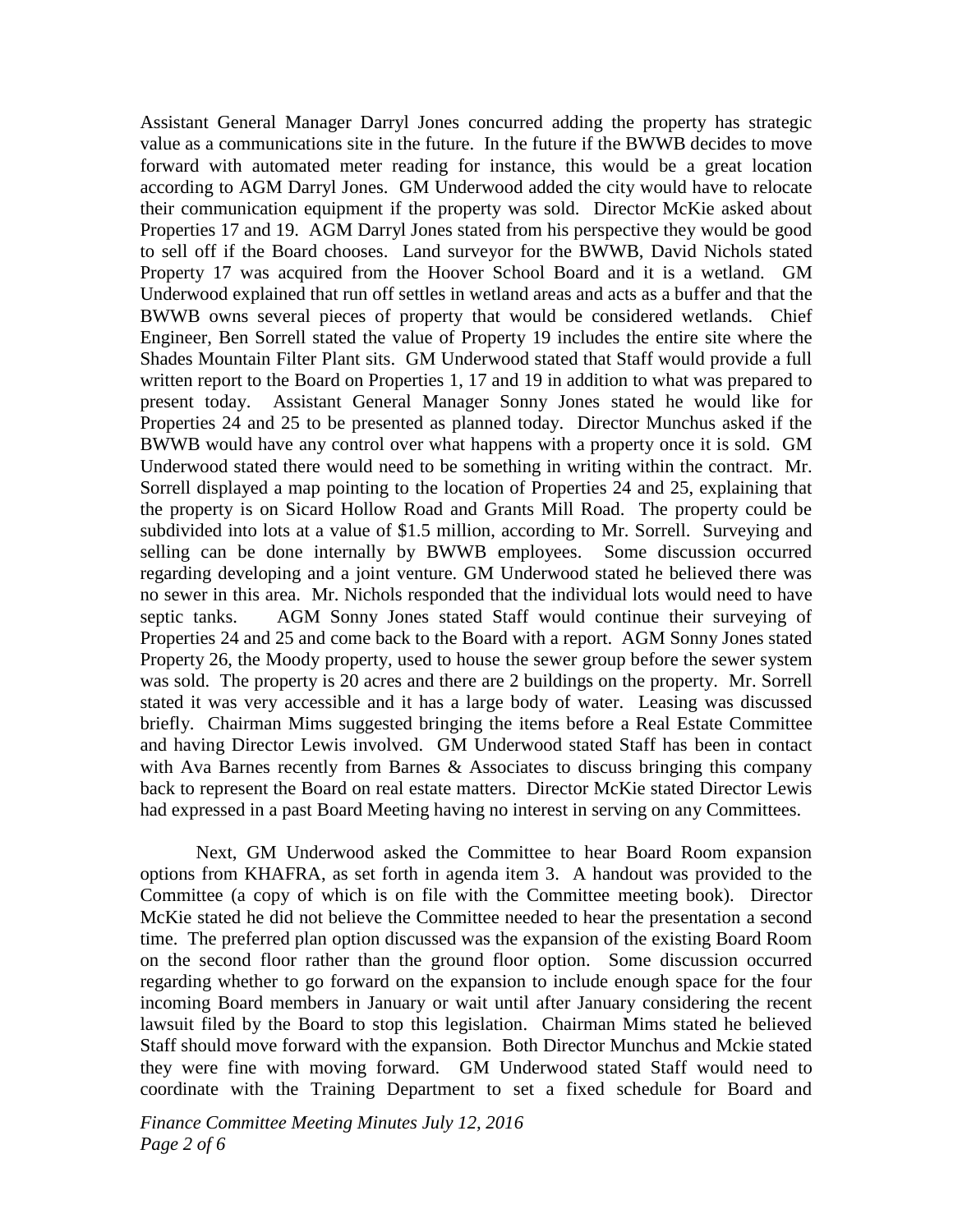Committee meetings which would be temporarily held in the Training Room on the ground floor until the Board Room expansion is complete. Director McKie asked Board attorney Courtney French if Board attorneys would need a permanent position in the expanded Board Room. Attorney French responded they would be flexible. The Committee agreed to move the Board Room expansion plan to the full Board.

Following, GM Underwood asked the Committee to hear a presentation from ARCADIS and to recommend to the Board to take bids on the monitoring equipment at Inland Lake, as set forth in agenda item 4. Brian Ruggs with ARCADIS gave a Power Point Presentation. As background information, in 2010 there was a formal dam inspection and recommendations were made. In 2012 some recommendations were implemented and seepage was observed at the downstream toe of the dam. In 2013 a dam specialist panel met in Birmingham which led to further investigation of dam safety and the Inland Lake Dam Evaluation and Monitoring Program was executed to implement recommendations from the inspection report and technical panel. In 2014 Alabama introduced a House Bill to establish a State Dam Safety Program. Some discussion took place regarding the large number of dams in and around Birmingham. AGM Darryl Jones stated the crew at Inland Lake was manually conducting monitoring and that he would like to put some technology behind it and not tie up the crew with this all day long. Some discussion occurred regarding the town of Highland Lakes and their dam which is failing. GM Underwood stated BWWB Superintendent of Industrial Water Works employee, Johnnie Mayfield was approached by the town's mayor requesting help from the BWWB. AGM Darryl Jones stated he believed a separate discussion should take place apart from the item ARCADIS was presenting today regarding other dams and catastrophic events. The Dam Evaluation and Monitoring Program objective is to manage risk according to Mr. Ruggs. It was confirmed that this monitoring would tie into the existing BWWB SCADA System. Mr. Ruggs stated the historical review, weight-volume analysis, tracer study, dam break modeling and risk assessment & technical panel review were completed. The instrumentation, data management plan, emergency action plan and emergency response plan are in progress. The estimated construction cost is \$360,000.00. Future implementation will include the stability of rock cut slope and repair of cracked and spalled concrete in the primary spillway, replacement of the trash rack around the primary spillway and the clearing of rocks on the left side of the emergency spillway. The instrumentation goals are to collect real time data to measure performance and establish a trend line for data acquisition, storage, evaluation and reporting. The Committee agreed to move the Inland Dam Evaluation and Monitoring project to the full Board to take bids.

Next, GM Underwood asked the Committee to hear information on the triangle acquisition, as set forth in agenda item 5. A handout was provided to the Committee (a copy of which is on file with the Committee meeting book). Mr. Sorrell pointed out the triangular piece of property on a map, which is on Messer Airport Highway. This property was turned over to the state for failure to pay taxes for about the past 20 years according to Mr. Sorrell. The appraised value opinion came in at \$7,000.00 from Joseph & Company. The county has it assessed at \$27,000.00. Staff made an offer of \$1,500.00, which was accepted by the state. Mr. Sorrell stated Staff is waiting on the

*Finance Committee Meeting Minutes July 12, 2016 Page 3 of 6*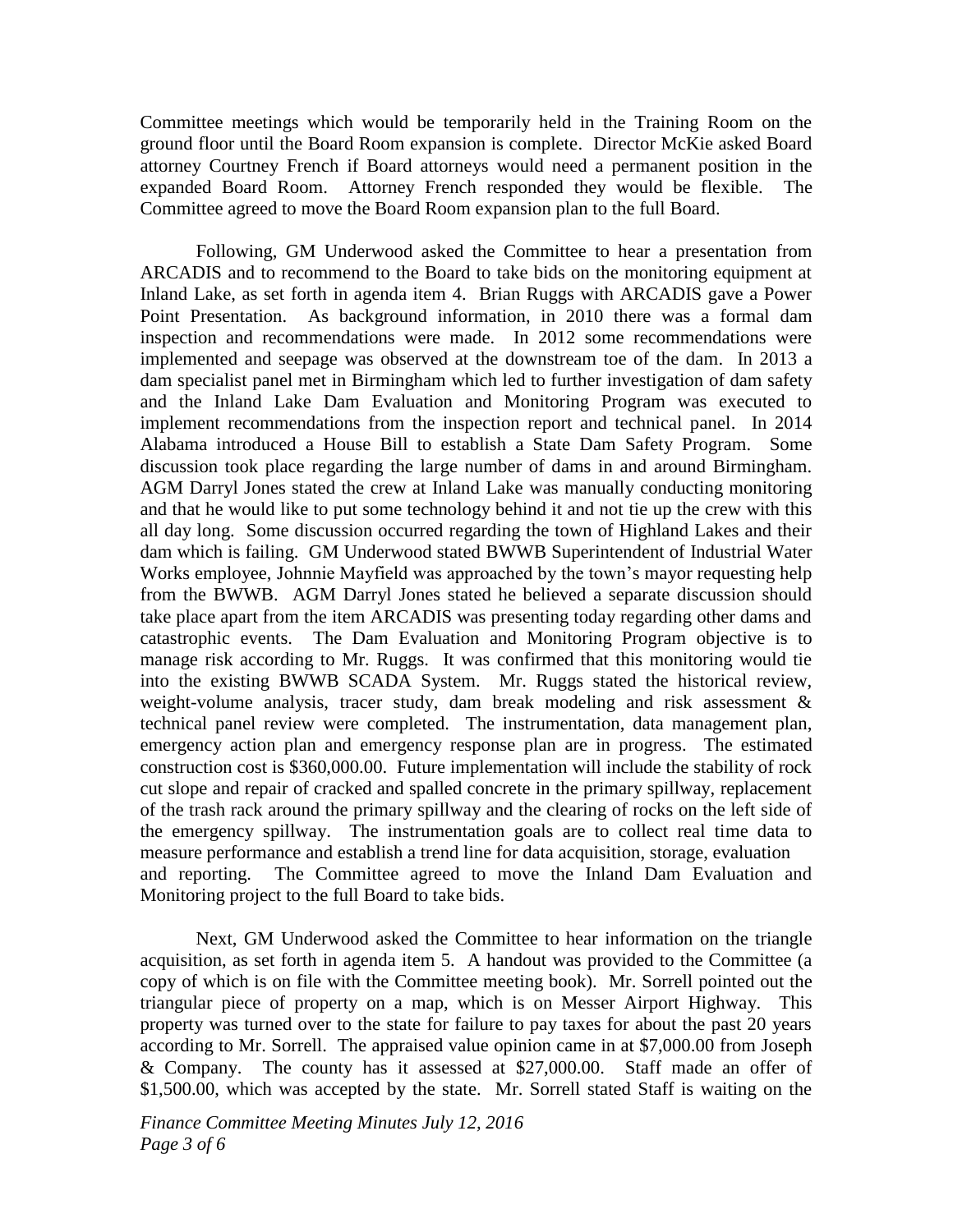deed. AGM Sonny Jones stated this acquisition of .13 acres could make our campus larger if needed in the future. A couple of property owners in the area may be interested in selling their properties which Staff can consider as well, according to AGM Sonny Jones. Mr. Sorrell stated these properties are all in the flood plain.

Following, GM Underwood requested the Committee recommend to the Board to approve Scopes of Services with three different engineering firms for water main replacement at three separate locations; one in the City of Fairfield and two in the City of Birmingham, as set forth in agenda item 6.1 through 6.3. AGM Sonny Jones stated Burke-Kleinpeter is partnering with A. G. Gaston which has 40% minority participation. Gresham, Smith & Partners has 33% minority participation and CE & Associates, Inc. has 100% minority participation. The work is budgeted under the Carson Loop project. AGM Sonny Jones explained that this this work would replace old 2" galvanized steel pipe dating back to 1925, 1940 and 1929. AGM Sonny Jones brought in a piece of old galvanized pipe as an example of the type of pipe which is to be replaced. The Committee agreed to move the Scopes of Services with CE & Associates, Inc., Gresham, Smith & Partners and Burk-Kleinpeter, Inc. to the full Board.

Next, GM Underwood requested the Committee to recommend to the Board to approve Morgan Stanley as the provider of Pension and OPEB Investment Consulting, as set forth in agenda item 7. A handout was provided to the Committee (a copy of which is on file with the Committee meeting book). This contract would replace Renasant Bank's contract GM Underwood stated. Director Munchus asked if Morgan Stanley had HUB participation. Greg Burchell confirmed that there would be two African Americans on the BWWB Investment Consulting team. Chairman Mims requested that this be included in the contract and that they be actively involved in the consulting work. Chairman Mims asked the Board's attorneys to look into the matter further and place a stipulation in the contracts. Greg Burchell stated Morgan Stanley is completely committed to the BWWB. The Committee tabled the item, not moving it to the full Board.

Following, GM Underwood requested the Committee to recommend to the Board to approve Regions Bank as the provider of Master Trustee and Custody Services, as set forth in agenda item 8 and to approve the 2016 Bond Issuance Team for the 2016 Refunding Bonds, as set forth in agenda item 9. Director McKie stated his only concern was all of the Board's money being in one place and one entity making all of the decisions regarding it. GM Underwood stated U. S. Bank has offices in other states, which makes various transactions a little more difficult and this weighed into the decision for Staff to recommend using Regions Bank which is actually local. Director Munchus asked if U. S. Bank had been notified of the cancelation. GM Underwood stated this would not be done until the Board actually passes the item. The Committee agreed to move approving Regions Bank as provider of the Master Trustee and Custody Services to the full Board.

GM Underwood stated that Chairman Mims' recommendation for Bond Counsel was in the handout provided (a copy of which is on file with the Committee meeting book). Director Munchus stated he was fine with the Chairman's recommendations if the

*Finance Committee Meeting Minutes July 12, 2016 Page 4 of 6*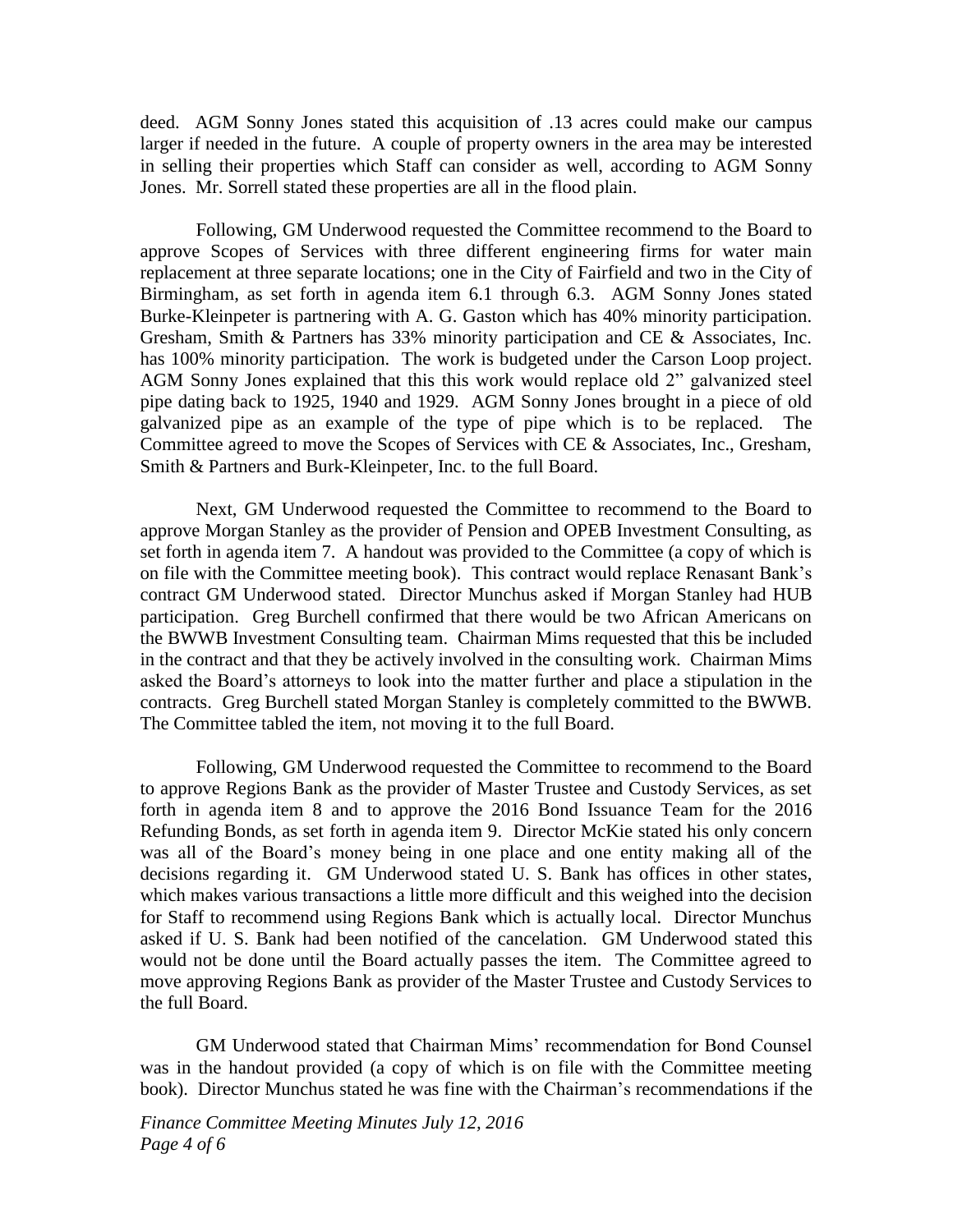following year could be awarded to Piper Jaffray as the lead position. GM Underwood stated the following groups have been recommended to be included in the Underwriters Pool; Raymond James, Piper Jaffray, Citi Group, Stifel Nicolaus, Securities Capital and North West Financial. GM Underwood stated the Board needs to name a Bond Counsel from the list provided. The Co-Bond Counsel would be Yvonne Green-Davis and the Disclosure Counsel would be Sirote and Permut. Matthew Arrington stated there are two other groups in the pool also; PNC Bank and IFS Securities. Some of the firms are in the transaction and some of the firms are in the pool, according to Mr. Arrington. Director McKie recommended going with larger national firms stating he respected the Chairman's recommendation though. Director McKie recommended replacing Raymond James, Piper Jaffray and Stifel Nicolaus with The Frazier Lanier Company, Goldman Sachs and Morgan Stanley. Director Munchus voiced that he could not support that recommendation and asked Director McKie why he wanted to change the pool. Director McKie stated this was a large transaction and the Board needed a more national presence. Chairman Mims asked Matthew Arrington for his opinion of the underwriters in the pool. Mr. Arrington responded that he would not place a lot of groups in the pool but rather limit it to eight or nine groups. On this particular transaction, Mr. Arrington stated the top groups in his opinion, of which no more than three to four should be chosen would be; Citi Group, Morgan Stanley, Raymond James, Stifel Nicolas and Piper Jaffray. Mr. Arrington added that unless Goldman Sachs is in the lead position it would not be advisable as they typically underwrite much larger transactions. Mr. Arrington stated he was of a very strong opinion to use Raymond James as the lead in this transaction because there are a lot of moving parts and the Board is very familiar with them having worked closely with them in the past. Director McKie stated he was fine with Mr. Arrington's recommendation. Chairman Mims stated it sounded like the only issue in disagreement is the Underwriter Pool. Some discussion occurred among the Committee regarding naming the Underwriter Pool. Chairman McKie stated he could not support naming a group for a future lead though; further explaining that Board members would be new and the decision would have to be made at that time by the current Board. The Committee agreed to move the recommendation for the Master Trustee and Custody Services along with the 2016 Bond Issuance Team to the full Board.

As there was no further business to be brought before the Committee, a motion was duly made and seconded, and the meeting was adjourned at 10:28 a.m.

 $\sqrt{s/}$ 

Ronald A. Mims Chairman/President